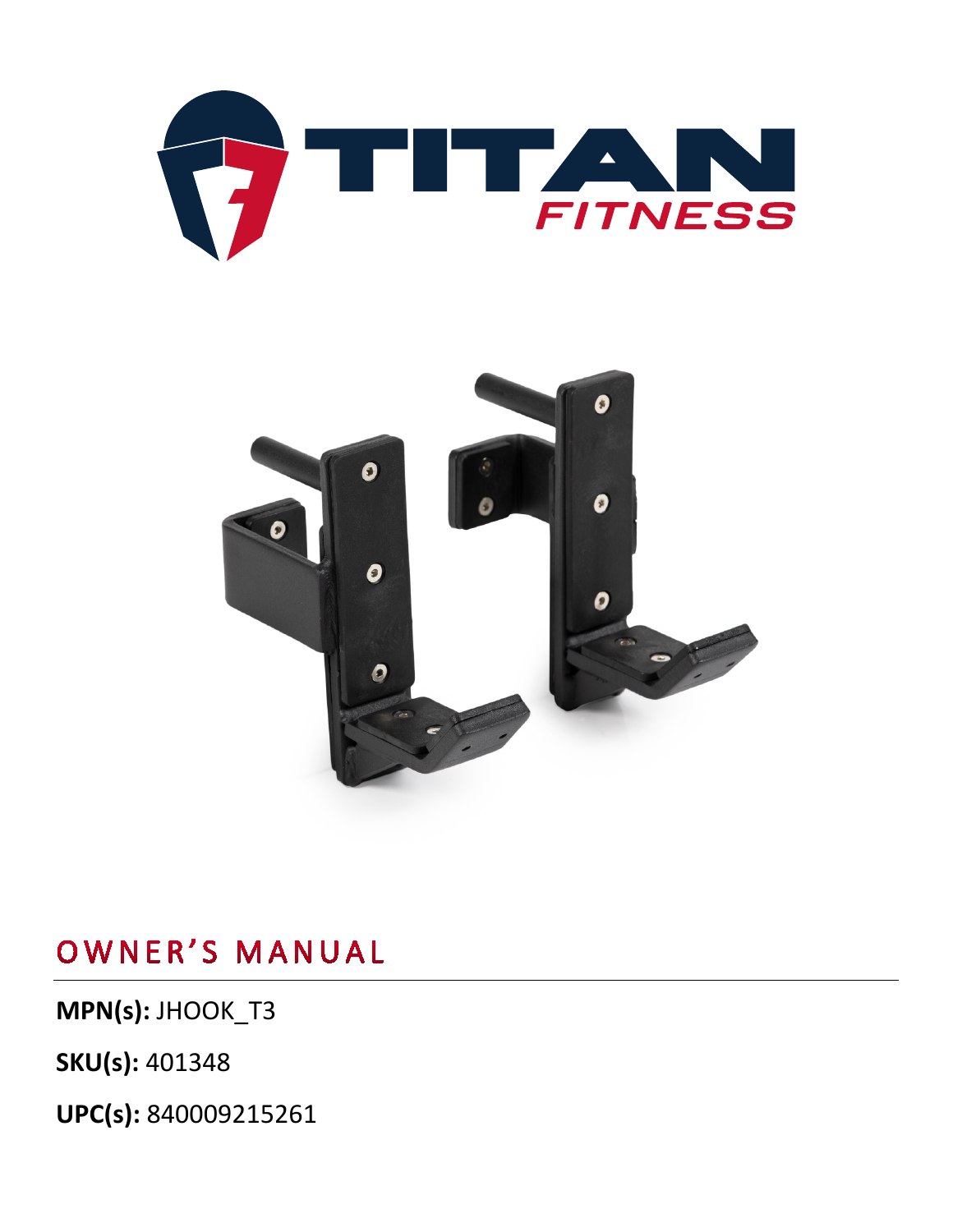

| <b>KEY</b> | <b>BOX</b> | <b>DESCRIPTION</b>          | <b>KEY</b> | <b>BOX</b> | <b>DESCRIPTION</b>          | Q. |
|------------|------------|-----------------------------|------------|------------|-----------------------------|----|
| (1)        |            | <b>Left Barbell Stand</b>   | (4)        |            | Long Plastic Plate 150*48*5 |    |
| (2)        | л.         | <b>Right Barbell Stand</b>  | (5)        |            | Front Plastic Plate 48*40*5 |    |
| (3)        |            | Short Plastic Plate 58*48*5 | (6)        |            | Screw M6*10                 | 24 |